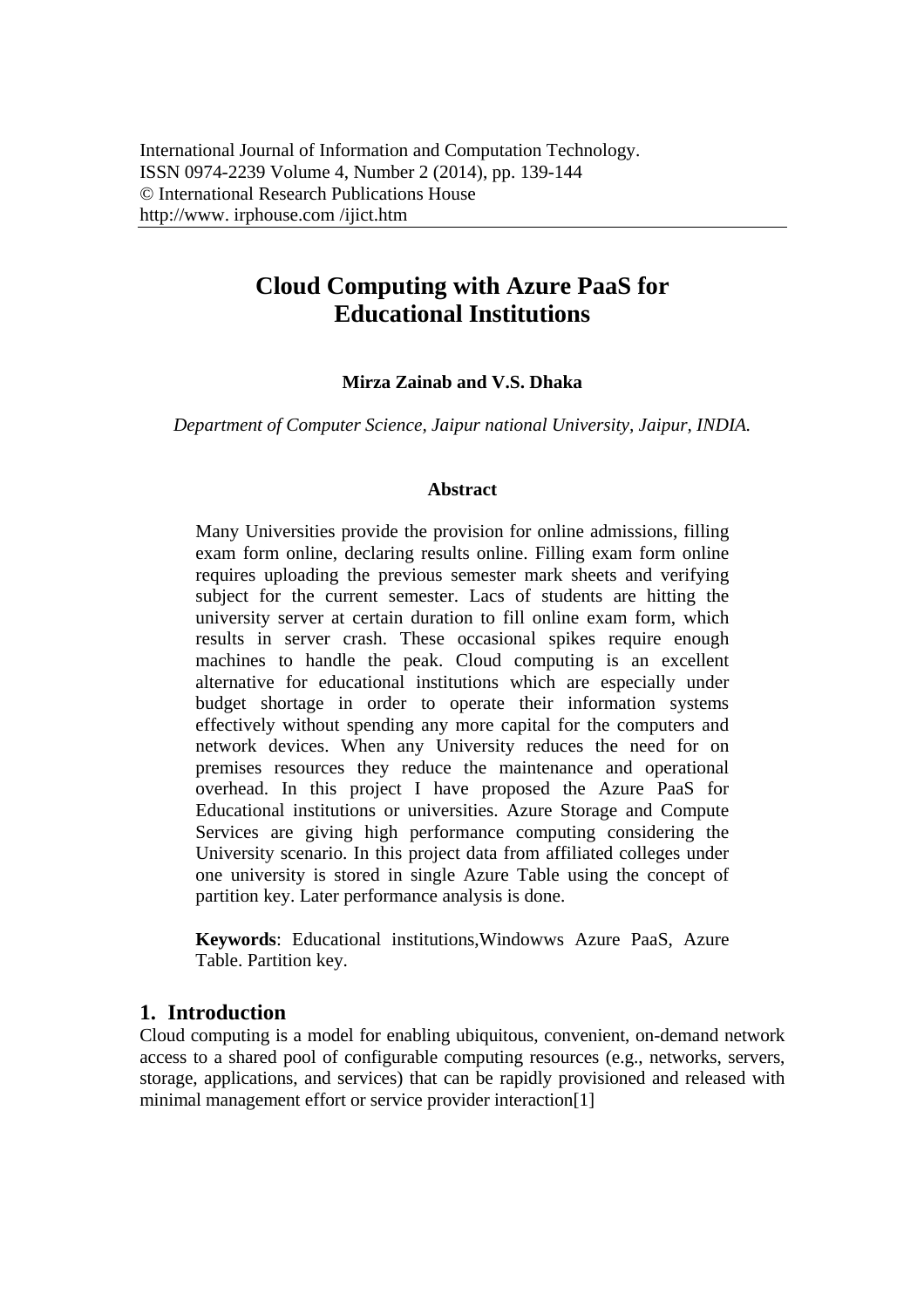As technology is changing the educational institutions have to fundamentally change the way it delivers services. Now in every institution the storage and servers are consuming huge funds and servers and hardware needed to upgrade or to replace to boost the performance. The trained staff is required for the maintenance and to deal with other technical issues. In this project Azure PaaS compute services and storage services are used for educational institution. This paper mainly focuses on the university under which many colleges are affiliated. The Students information their hall tickets and their result are kept on Azure storage. Azure provides developers with on demand compute and storage to host, scale and manages web applications on the internet through Microsoft data centers. Azure is designed to support the applications that scale out, running multiple copies of the same code across many commodity servers.[2].Considering the university scenario where data grows rapidly by every semester this feature is very important. Windows Azure is an open platform that supports both Microsoft and non-Microsoft languages and environments. Windows Azure welcomes third party tools and languages such as Eclipse, Ruby, PHP, and Python [3].

Apart from scalability and cost, there is a great advantage for university IT staff to take them away the responsibility of the maintenance burden in the university. Cloud provides instant global platforms, elimination of H/S capacities and licenses, reduced cost, simplified scalability [4].Azure PaaS consist of three major components, Storage, Compute and base fabric controller to hold everything together.AS shown in Fig. 1



**Fig. 1**: Azure Architecture.

## **2. Why Azure for Educational Institutions**

#### **2.1 Handling the peak at the time of examinations and results**

University needs to handle large number of simultaneous users. Building it on a platform explicitly designed to support this makes sense. The intrinsic support for scale out applications and scale out data that Azure provides can handle much larger loads than more conventional web technologies [2] As we know that university load will vary significantly at the time of admission, examination and at the time of results. Many times university sites crashes when the results are out. So running the application with occasional spikes always requires enough machines to handle the peaks. Here almost for three months when semester is running those system goes unused most the time. If the application is running in Azure, the university can expand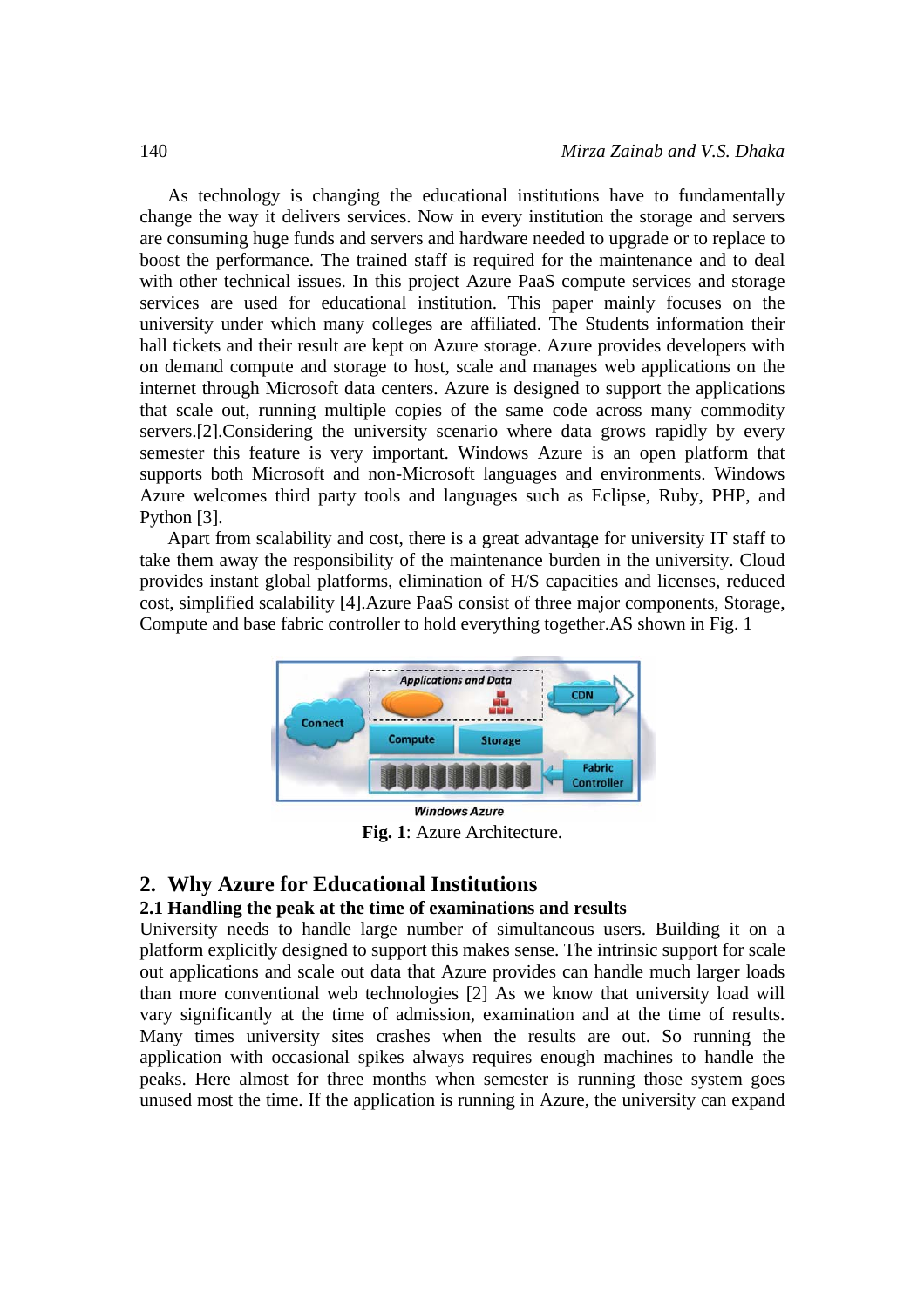the number of instances running and shrink back to smaller number. As Azure is charging is usage based, so this solution is cheaper than maintaining a lots of mostly unused machines. To create this kind of application developer can use Web roles. To handle peak university load multiple Web role and worker role instance can be configured using the configuration file As shown in Fig. 2



**Fig. 2**: Windows azure Compute (Source Microsoft)

In this application web roles are responsible for the following

- College wise Report generation.
- Uploading/downloading students data
- Uploading/downloading exam data and hall ticket
- Uploading the gazettes

#### **2.2 Parallel processing for colleges**

University will occasionally needs lots of computing power for parallel processing application. For example in this project several college are doing result analysis for their colleges or many students are taking their report. It is possible to make large cluster of machines to meet this occasional need, but this solution is expensive. Azure can instead provide these resources as needed. In this project parallel work is done by number of worker role instances running simultaneously. This worker load can take data from Azure table or Blob storages.

#### **2.3 Worker Load with background processing**

Web roles are provided interface and worker role can be used for background processing. University can have some number of web role instances to handle each college. The student's data from each college is stored in a single table. For background processing it will rely on worker role instance.

## **3. Azure Storage Services for Educational Institutions**

Storage in the cloud is scalable, durable and available anywhere at any time. Azure provides Tables, blobs and queues for storage. These storage can be access through HTTP or HTTPs by the applications running on premises or on the cloud. Blobs are used for storing binary and text data. Queues service for storing messages access by the client. Tables are used for storing non relational data. The importance of Azure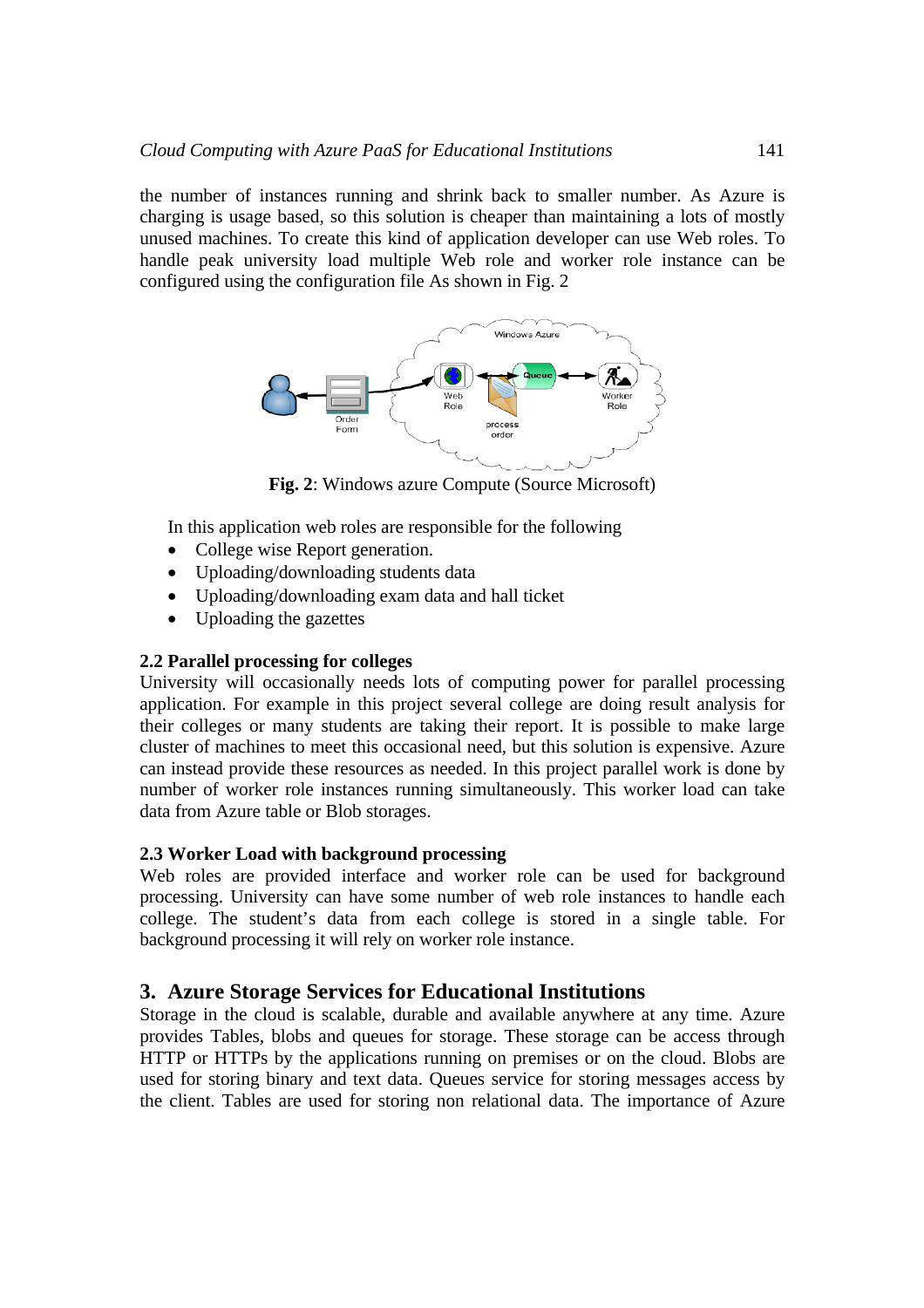platform has been recognized by industry as well as academia as is evident from the rare partnership of National Science Foundation (NSF) and Microsoft in funding scientific research on Azure cloud[9].

Azure tables are not relational they hold data in the form of entities and properties. These feature is helpful considering that several colleges are affiliated to single university .Each college will be having different branches. Name and number of branches will vary from college to college. So azure Table is the best choice to use in this application. Each entity in Azure table consists of Partition key and Row key.

A Student table is a collection of all the student entities and staff Table is collection of all the staff entities. Tables don't enforce a schema on entities, which means a single table can contain entities that have different sets of properties. The number of tables that a storage account can contain is limited only by the storage account capacity limit[5] .

The concept of Partition Key is introduced for load balancing. When the table is spread across multiple servers then all the rows with the same partition Key are kept together. Each entity on table contains Partition Key, Row Key and timestamp. Fig. 3 shows the Student table with Properties. In this project Student table contain Partition Key as "College Code" and Students ID as Row Key. All the rows with same college code will be kept together this feature is helpful in group entity transaction.

|                                                                                                          |              | Students [Table] $\div X$ College [Table] | BranchSubject [Table] |                                 |             |  |
|----------------------------------------------------------------------------------------------------------|--------------|-------------------------------------------|-----------------------|---------------------------------|-------------|--|
| Enter a WCF Data Services filter to limit the entities returned                                          |              |                                           |                       |                                 |             |  |
| The filter returned a large number of entities. Narrow the filter or click here to download the remainir |              |                                           |                       |                                 |             |  |
|                                                                                                          | PartitionKey | RowKey                                    | Timestamp             | CollegeCode                     | EnrollCode  |  |
|                                                                                                          | $01 - 10$    | $01 - 10$                                 | 11/27/2013 10:2 01    |                                 | $01 - 10$   |  |
|                                                                                                          | $01 - 100$   | $01 - 100$                                | 11/27/2013 10:2 01    |                                 | $01 - 100$  |  |
|                                                                                                          | 01-1000      | 01-1000                                   | 11/27/2013 10:2 01    |                                 | 01-1000     |  |
|                                                                                                          | $01 - 1001$  | 01-1001                                   | 11/27/2013 10:2 01    |                                 | $01 - 1001$ |  |
|                                                                                                          | $01 - 1002$  | $01 - 1002$                               | 11/27/2013 10:2 01    |                                 | 01-1002     |  |
|                                                                                                          | 01-1003      | 01-1003                                   | 11/27/2013 10:2 01    |                                 | 01-1003     |  |
|                                                                                                          | 01.1004      | 01.1004                                   | 11/27/2012 10-2       | 11/27/2013 10:20:49 AM<br>loo 4 |             |  |

**Fig. 3**: Student Table.

If a programmer can anticipate more activity on given partition than more granular partition should be created. A partition is a consecutive range of entities possessing the same Partition Key. Programmer must include the Partition Key property in every insert, update and delete operation. The Row Key is a unique identifier from an entity within a given Partition. Together Partition Key and Row Key uniquely identify every entity within a table. Timestamp property is a Date Time value i.e. manipulated on the server side to record the time on entity was last modified.

In this project Blobs are used to store the Students and Faculties photographs. As the data in tables, Blobs and Queues are stored in Microsoft data center, some latency is always involve when colleges are inserting, updating and deleting the entities from the table. Here Average E2E Latency is 54.15 ms for 21191 requests for table. Since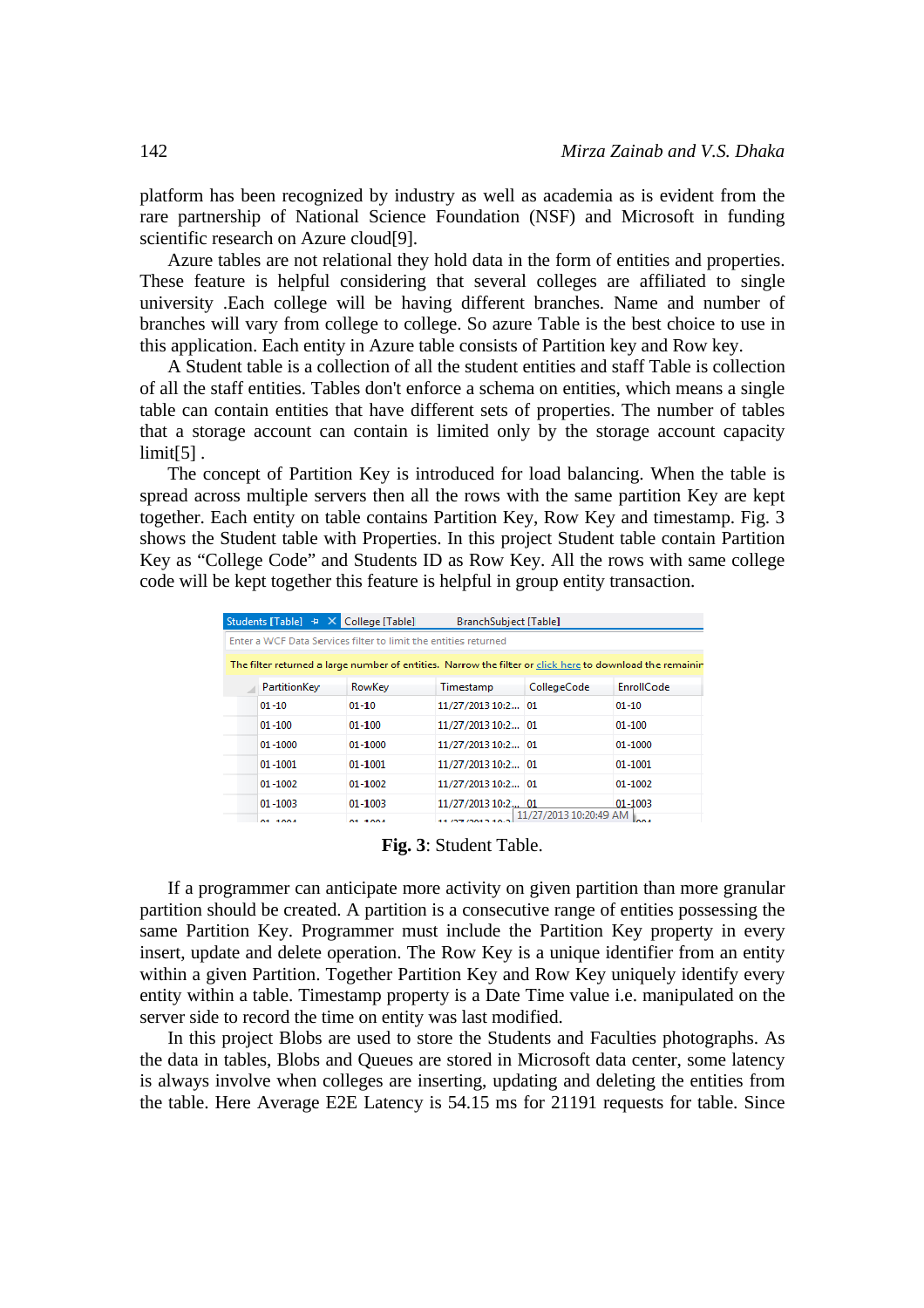those request and responses can travel through any number of routers before they return to the client. One can monitor the key performance metrics for cloud services in the windows Azure management portal. As shown in Fig. 4.Monitoring displays in the management portal are highly configurable. One can choose the metrics to monitor the in the metrics list on the Monitor and one can choose which metrics to plot in metrics chart on the monitor page and dashboard.



**Fig. 4**: Azure table performance on monitor page.

## **4. Conclusions**

Many cloud providers offers a pre configured virtualized application server environment to which Educational Institutions can deploy applications. The Azure PaaS manages the hardware without having to worry about the setup, maintenance and occasional spikes. Azure provides three type of storage services, Blobs, Tables, and Queues. In order to get the best performance out of the Table service, the Table entity should be accessed by using Partition Key and Row Key.

## **References**

- [1] National Institute of Standrads and Technology (NIST) U.S. department of commerce special publications 800-145 September 2011
- [2] David Chappell, A white paper on "Introducing Windows Azure", Oct 2010
- [3] Rabi Prasad padhy,Manas Ranjan Patra,Suresh Chandra "Windows azure PAAS cloud : An overview"International journal of computer application(IJCA),issue 2 ,volume 1,Febrauary 2012
- [4] Tuncay Ercan\* ( Effective Use of Cloud in Educational Instutions",prcidia Social and behavioral Science 2 (2010) 938-842